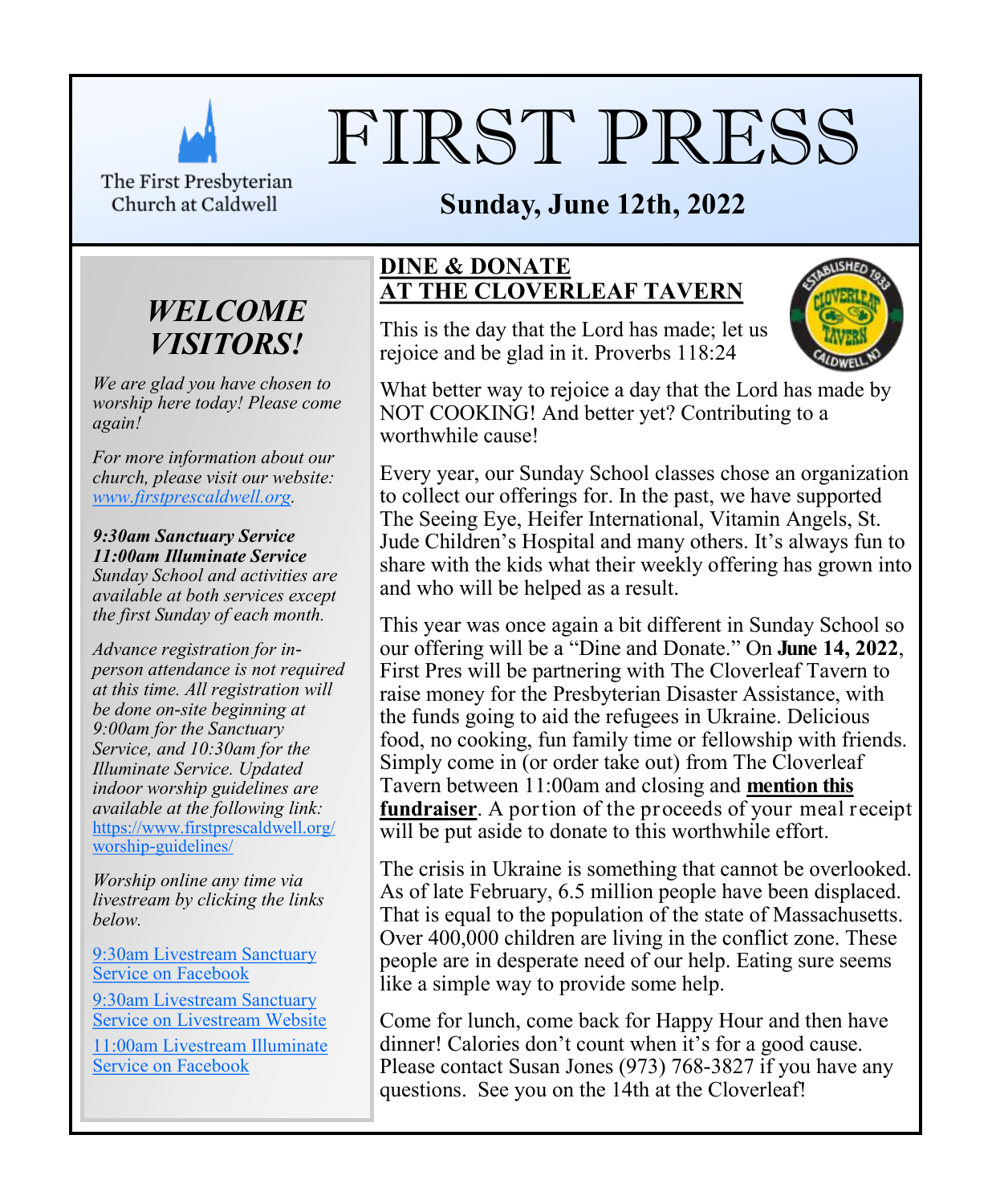# **A MEMORIAL SERVICE FOR WILLIAM NUNAMACHER**

A memorial service will be held at The First Presbyterian Church at Caldwell in the sanctuary on Sunday, June 12th at 2:00pm. All are welcome to join in-person, or online. The zoom link to access the memorial service is posted below.

Join Zoom Meeting

<https://us02web.zoom.us/j/86043859414?pwd=Y1BkbG5zTHZlMWRObDh5SHRwOGp1dz09>

Meeting ID: 860 4385 9414 Passcode: 004134

# **JOIN US FOR VACATION BIBLE SCHOOL!**

Campers entering 1st-6th grades are invited to join us for an awesome week of recreation, crafts, exploring the Bible and meeting new friends! Vacation Bible School (VBS) will take place at The First Presbyterian Church at Caldwell, both indoors and outdoors, on Monday, August 15<sup>th</sup> through Friday, August 19<sup>th</sup> from 10:00am-1:00pm. This is a rain or shine program! Please submit a registration form for each child: [https://forms.gle/](https://forms.gle/x4yunVFSTjCn6NVQ8) [x4yunVFSTjCn6NVQ8.](https://forms.gle/x4yunVFSTjCn6NVQ8) The cost is \$25 per camper (\$50 max per family). Submit a payment online by clicking here: [https://secure.egsnetwork.com/donate/FB38EEBC60834C8,](https://secure.egsnetwork.com/donate/FB38EEBC60834C8) or you may mail a check to The First Presbyterian Church at Caldwell with VBS in the memo.

This year's theme is "On The Case." Throughout the week, we are going to investigate the mysterious meanings behind a few of the famous stories Jesus told. Growing spiritually doesn't have to be an unsolved mystery!



Campers will take a four-day journey as detectives digging into a few of Jesus' parables to solve the mysteries of how to grow their faith, how to care for, serve, and love others. They'll discover that the answers have been there all along: **spend time with God, spend time with others, use your gifts, and share your story.**

What does your child need each day? A water bottle with their name on it, a bagged lunch, a beach towel, a bathing suit, and a sense of adventure!

# **COFFEE HOUR IS BACK!**

As we get back to our regular fellowship at FPC, we are bringing back Coffee Hour! For the past few Sundays, we have had some great coffee hours hosted by members of the committee and the congregation. We are asking to have more congregants sign up to host. Kaitlyn has agreed to make coffee/set up the coffee each Sunday, but we need someone to bring in and set up the food, milk, and cream, as well as host in room 120 to offer assistance and be a friendly face. If you host coffee hour, you are also required to stay and clean up. Please review the calendar and sign up for any dates that work for you. <https://www.signupgenius.com/go/70a0f4fa5ad29a0f94-coffee>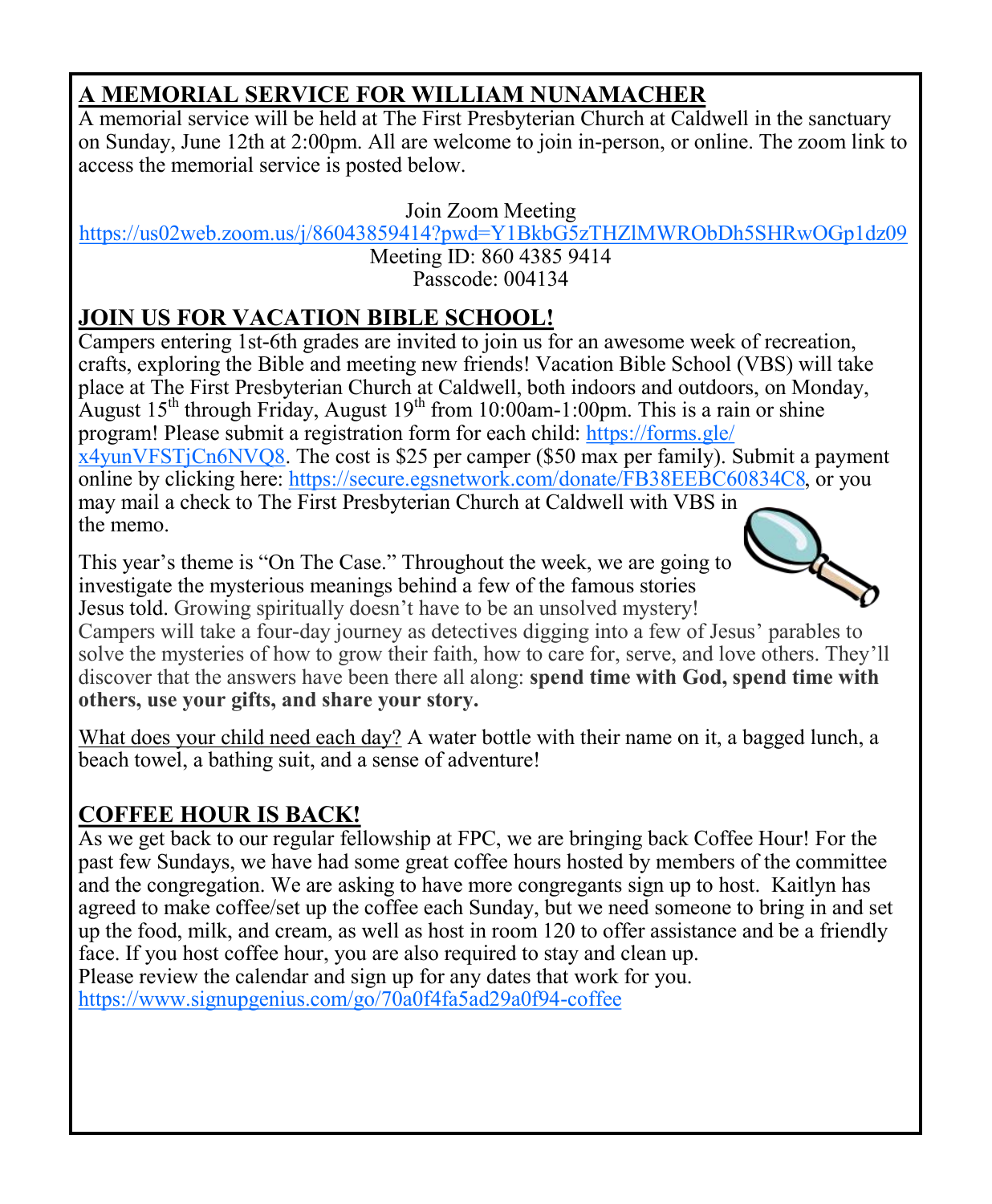# **MIDWEEK VINYASA YOGA AT FPC**

Relax, recharge, and renew for the rest of the week by moving through a sequence of poses to increase strength, flexibility, and focus led by Sue Tannler.

Who: You and an open-mind

Where: FPC Fellowship hall

#### **When: Wednesdays at 7:00 p.m.**

What: Bring a mat and and a water bottle. If you have blocks and a strap, scarf, or belt, bring them as well. (Extras will be on hand as well).

Any questions reach out to Sue Tannler btannler@gmail.com or  $862-684-3673$ .

### **WORSHIP COMMITTEE IS SEARCHING FOR LAY READERS**

**WANTED:** Lay Readers

**WHAT:** To read scripture or other printed parts of the worship service. WHY: to remind us that worship is a act of all the people.

**REQUIREMENTS:** Being able to read in front of the congregation

**WHEN:** Readers needed at the 9:30 and 11:00 services

**WHERE:** At some (but not all- we will rotate) services. Your availability will help determine how often.

If interested contact: fpc@firstprescaldwell.org

Come on - this is an easy way to help out and it gets you in front of a microphone!! Looking forward to getting swamped with volunteers! From the Worship Committee

#### **SUMMER OFFICE HOURS**

The office will be open Monday-Thursday 8am-3pm and Friday 8am-2pm. Regular hours will resume after Labor Day.

### **NEIGHBOR BRIGADE**

If you are in need of some assistance during a temporary time of crisis in your life, Neighbor Brigade is here to help you. We provide meals, rides to doctor appointments, dog walking, food shopping, etc. If you need this type of assistance or would like to be a volunteer, please call (973) 321-7353 or contact one of our chapter leaders: Barbara Bruchac, Carol DeFrance, or Sarah Solie.



**VOLLEYBALL** Mondays from 7:00 to 8:00 pm **PICKLEBALL** Tuesdays from 6:30 to 8:00 pm Thursdays from 6:30 to 8:00 pm \*\*\*NEW REGISTRANTS\*\*\* Contact Barb Bruchac to confirm availability at 973-454-5583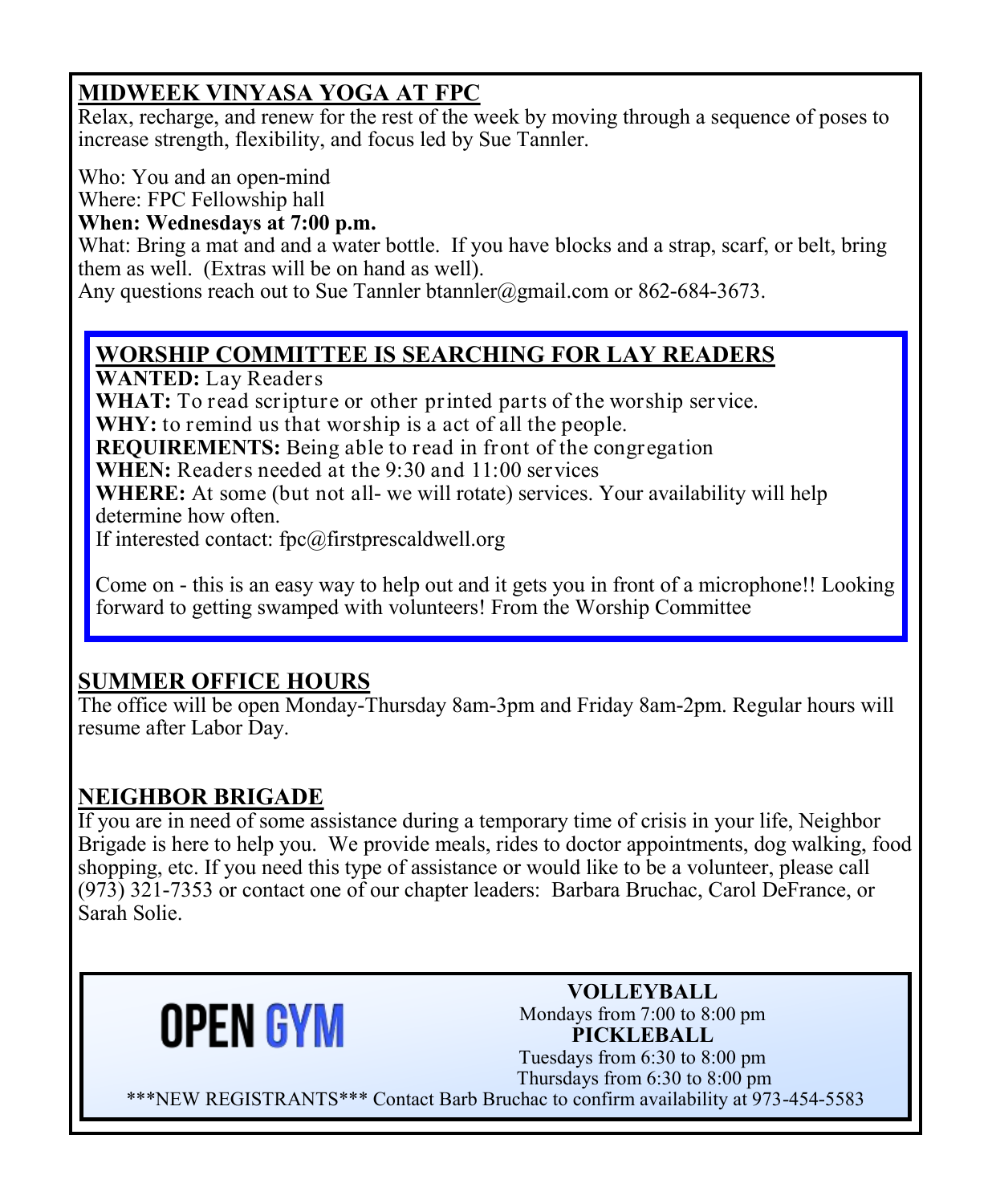# **AMAZON SMILE—SUPPORT FPC**

What's an easy way to support First Pres not only during the Christmas season, but all year long? Just sign into Amazon using the link below before you start shopping. Amazon will donate 0.5% of the price of eligible purchases to First Pres. [Click here](https://smile.amazon.com/gp/chpf/homepage/ref=smi_chpf_redirect?ie=UTF8&ein=22-1487189&ref_=smi_ext_ch_22-1487189_cl)  [to get started.](https://smile.amazon.com/gp/chpf/homepage/ref=smi_chpf_redirect?ie=UTF8&ein=22-1487189&ref_=smi_ext_ch_22-1487189_cl)

## **OFFERINGS**

Offerings will continue online at [www.firstprescaldwell.org/donate.](https://www.firstprescaldwell.org/donate/) Mailedin donations continue to also be gladly accepted.

#### **DO YOU HAVE A CHURCH PROGRAM OR EVENT THAT NEEDS TO BE ADVERTISED?**

The deadline for the next First Press is Monday at 3:00pm. We cannot guarantee inclusion of material submitted after that. Please email Lauren Restaino at lauren@firstprescaldwell.org.

#### **OUR STAFF**

**Rev. Bill Schram,** *Interim Pastor/Head of Staff* **Rev. Barbara Jo Piercy,** *Minister of Music*  **Noel Piercy,** *Associate Director of Music*  **Kaitlyn Heun,** *Interim Director Y outh Ministries*  **Susan Jones,** *Interim Director Children's Ministry*  **Scott Westenberger,** *W orship Leader*  **Lauren Restaino,** Youth Ministry & Communications Coordinator **Christine Brunner,** *Office Manager* **Chris White,** *Building Manager/Head Sexton* **Irma Clare,** *Administrative Assistant*  **Brittany Heun,** *Sunday Receptionist* **Kathleen Carlson,** *Director Weekday Nursery School - 973-226-6674 http://www.firstpresnurseryschool.com*  **David Hicock,** *Superintendent Prospect Hill Cemetery - 973-228-4410 prospecthillcemetery@firstprescaldwell.org* 

#### **THE FIRST PRESBYTERIAN CHURCH AT CALDWELL**

*326 Bloomfield Avenue, Caldwell, NJ 07006 Office Hours: M-Th 8AM - 3PM , F 8AM - 2PM Office Phone: 973-228-0310 e-mail address:* fpc@firstprescaldwell.org *website:* www.firstprescaldwell.org

#### **Church Calendar for the Week**

#### *ALL SERVICES ARE AVAILABLE VIA LIVESTREAM*

#### *SUNDAY, June 12th*

 9:30 AM Worship Service, Sanctuary 10:30 AM Coffee Hour, Room 120 & Zoom 11:00 AM Illuminate Worship Service, Fellowship Hall 

#### *MONDAY, June 13th*

 7:00 PM Women's Bible Study, Zoom Meeting 7:00 PM Volleyball, Fellowship Hall

#### *TUESDAY, June 14th*

 9:30 AM Staff Meeting, Chapel 6:00 PM Finance Committee, Zoom Meeting 6:30 PM Pickleball, Fellowship Hall 7:00 PM Deacons, Chapel & Zoom

#### *WEDNESDAY, June 15th*

7:00 PM Yoga, Fellowship Hall

#### *THURSDAY, June 16th*

6:30 PM Pickleball, Fellowship Hall

#### *SUNDAY, June 19th*

9:30 AM Worship Service, Sanctuary

10:30 AM Coffee Hour, Room 120 & Zoom

11:00 AM Illuminate Worship Service, Fellowship Hall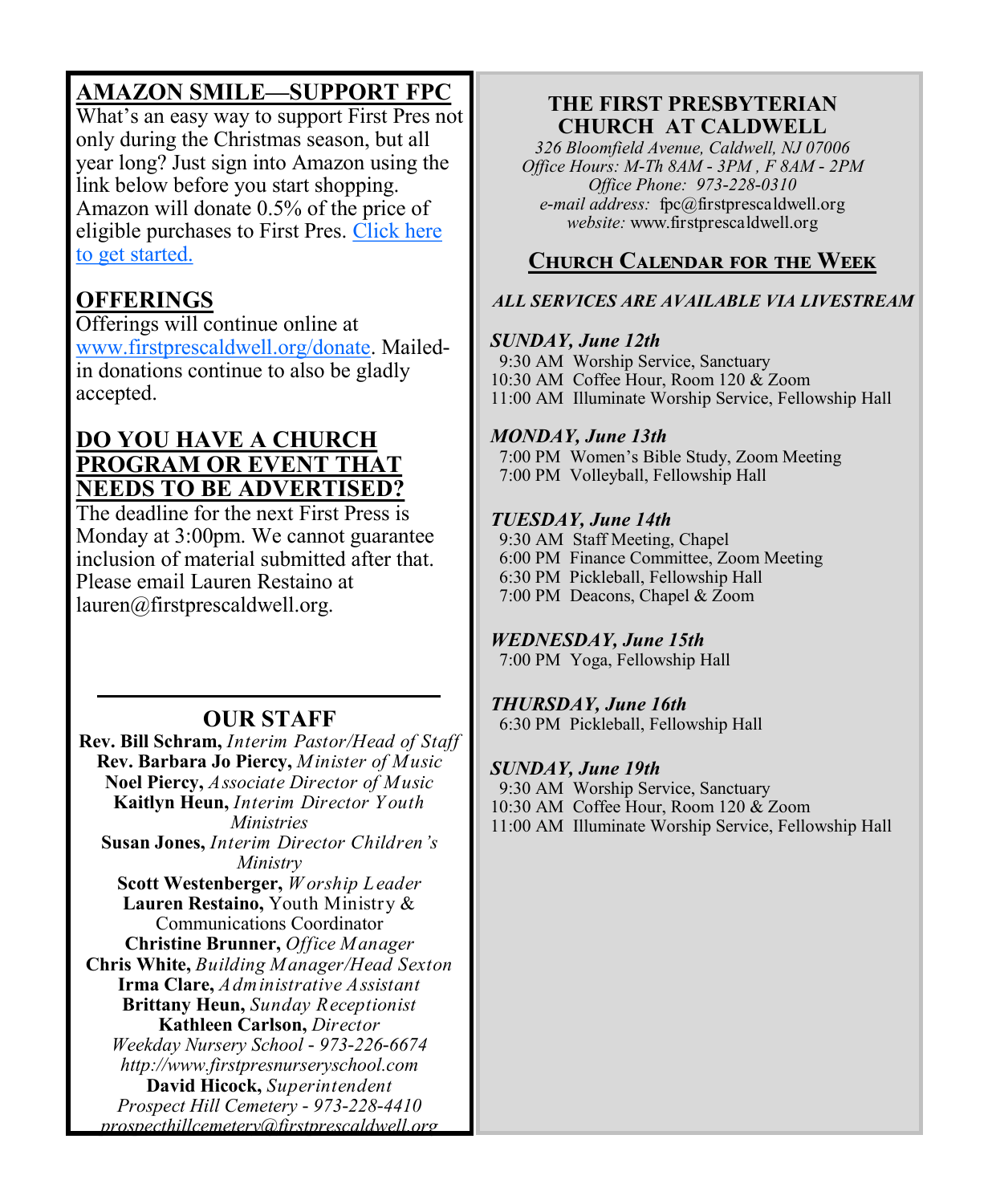# **Congratulations High School Graduates!**

**Alexis Chiappetta,** daughter of Bonnie Chiappetta, Randy Chiappetta, and step-daughter to Nina Chiappetta. Alexis has been involved at First Pres for almost her whole life. She has participated in choir since the first grade, starting in youth club. In the summers, she participated in vacation bible school and choir camp. She has loved attending church events over the years. Alexis participated in the Pittsburgh Project in middle school, and beginning of high school. Alexis was selected as the teen deacon for the entire year of 2021 and she volunteered her time while balancing her active work and school schedule. At the end of August, she will go to Fort Leonard Wood, Missouri for basic training in the United States Army, New Jersey National Guard. She currently serves one weekend a month, and after basic training she will continue to serve one weekend a month and two weeks during the summers throughout her contract. During this time of service, she will also be applying to colleges to continue her education beginning in Fall 2023.

**Tyler Romaine**, son of Barbara and Matt Romaine, is graduating James Caldwell High School and is excited to begin his career in the United States Coast Guard. Reflecting on his years at The First Presbyterian Church at Caldwell, he has built a foundation for which he will go out in this world and help others. Tyler has been with his "church family" since Cherub Choir when he was two years old. Since that time, Tyler has enjoyed being part of Youth Group, Chapel Handbells, First Church Ringers, Chancel Handbells, Sunday School Helper and Usher. He has built a strong foundation of leadership, love and faith to take with him into his life in the military. Tyler's parents and siblings (Tom, Kara and Patrick Nancoz) are proud of his many achievements, Eagle Scout Rank (his Eagle project was planning and constructing a Natural Play Area for Youth ages 10 and younger at Camp Johnsonburg - a place Tyler holds close to his heart), Vigil Honor - Order of the Arrow - Boy Scouts of America (highest honor in the Order of the Arrow), Stem NOVA Award - Boy Scouts of America, Founders Award - Order of the Arrow - Boy Scouts of America (recipient of the award for distinguished service), the many leadership positions he has held in Boy Scout Troop 6 - Caldwell, member of the National Honor Society - James Caldwell High School, Member West Essex First Aid Squad (obtained his New Jersey Emergency Medical Technician Certification and National Registry EMT in December 2021), Health Director at Floodwood Scout Reservation in Floodwood, NY, and attended Advanced Space Academy in Huntsville, AL. Tyler is a member of the JCHS band and his love for music has been fostered by the music program at First Pres. Thank you to his church mentors and to all that have been the rock to which we anchor our faith. A special thank you to Noel and Barb Piercy for their endless time and commitment for their support and devotion to the youth of our church.